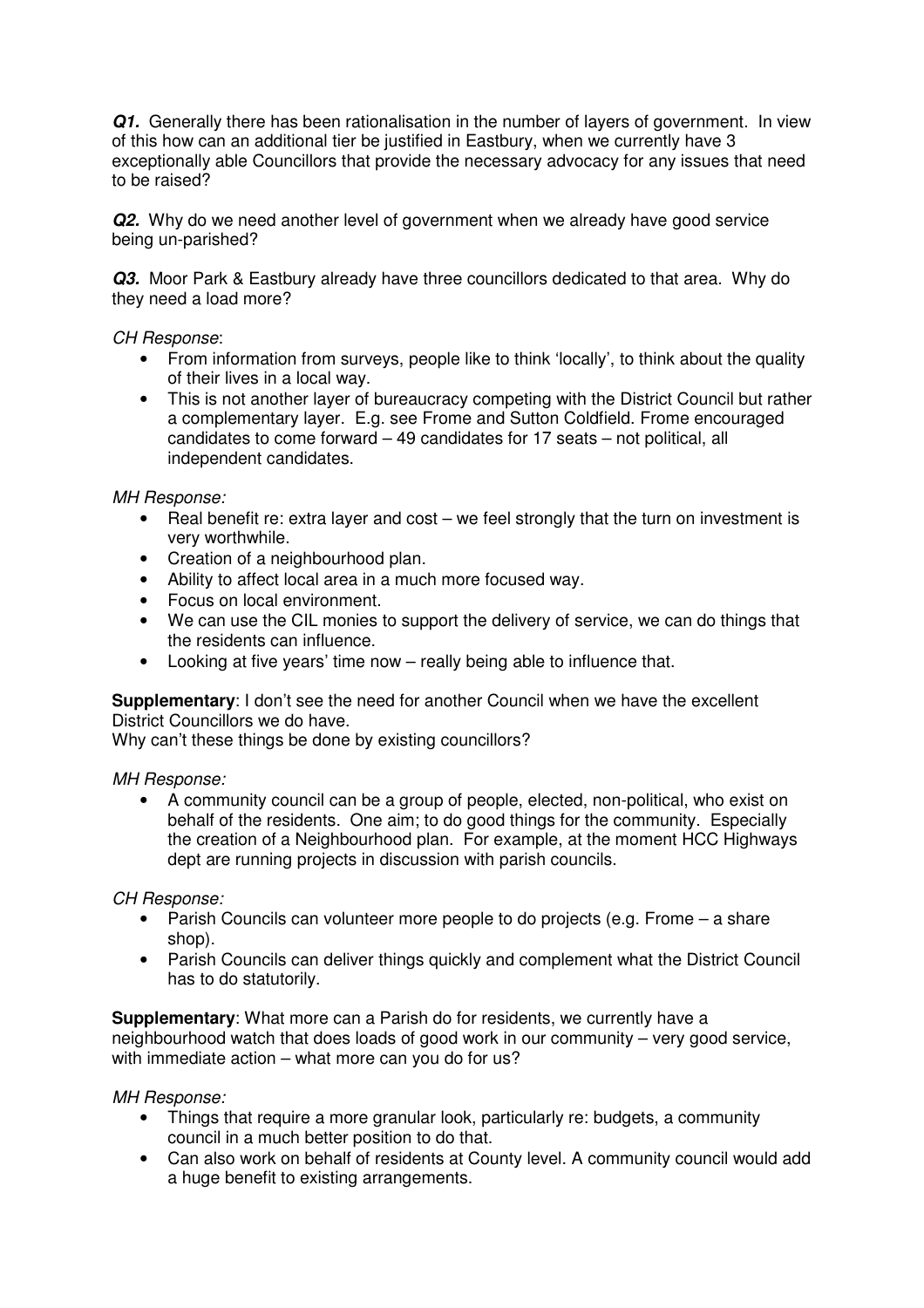*Q4.* Could one of the District Councillors who is also a Parish Councillor, explain the benefits the residents obtain by having that extra layer of a Parish Council ?- And how do they cope with the diversity of the differing ward identities - like say Moor Park & Mill End?

*Cllr MT Response*:

- A neighbourhood plan can be focused on the parished area. E.g public conveniences can be re-established and paid for from the precept, this can be done in consultation with residents.
- The District Council already manage and work with diverse communities.
- Chorleywood PC funded an extra PCSO for the area, having consulted the local community.
- However no denying there is a cost involved in having an additional council.

*Nb – groups of representative bodies in an area can also draw up neighbourhood plans.* 

*CH Response***:** *stats read out (HW getting from CH)* 

*Q5.* There will have to be a Parish Clerk or other administrator, what will be the cost of their wages and who will pay them? (I understand Chorleywood Parish Clerk receives circa £45,000 pa).

# *CH Response*:

• I am a parish clerk – my salary is in the public domain. I don't think this is a question about the cost of a parish clerk but the value that person can bring to a community. Most of the clerks I know are very conscientious and are subject to scrutiny.

## *MH Response*:

- All accounts, including salaries, for a community council are published.
- We don't yet know what the cost will be for the 4wards area, until the Council is created, but it is in our best interests to obtain value for money and a return on investment. Anticipate the precept to be around £20 for a Band D property.
- There would probably a part-time Parish Clerk.

**Supp:** If we elect more councillors and a clerk and the costs involved; what will they be doing?

**CH**: Clerk and councillors have completely different roles. The Clerk carried out the decisions taken by the Councillors. IT is a legal requirement to have a Clerk. There are a number of benefits of having a full time officer who can take on a number of different roles.

**Q6.** Please detail income and expenditure for the proposed parish.

Answered in previous replies

**Q7.** Will the proposed parish have 'assets' to raised additional income?

## *MH Response*:

- All Parish Councils are set up with no assets.
- It would be sensible to look at money being spent on special expenses, but only if the Parish Council could run them more efficiently.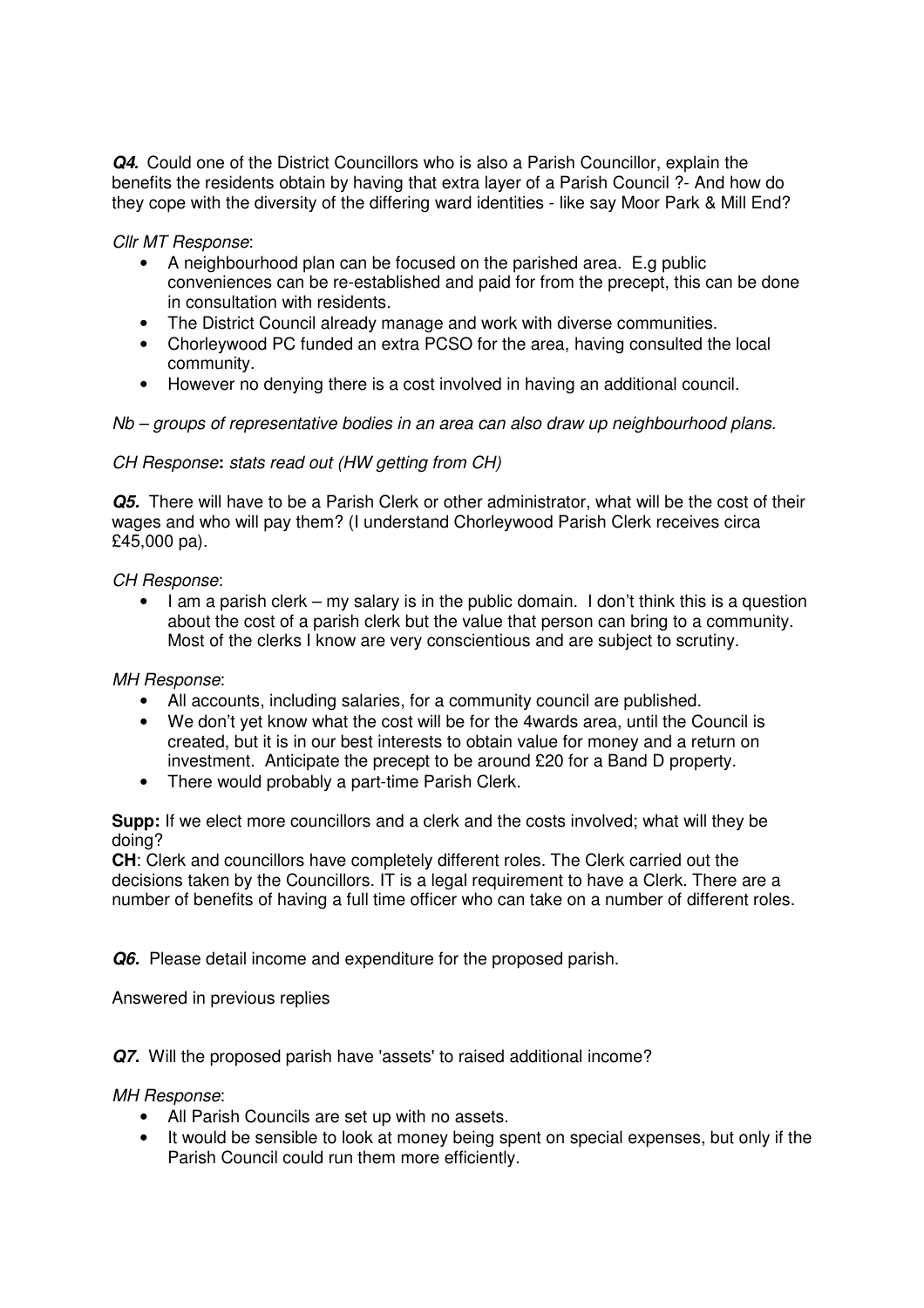*CH Response:*

• Assets can come from Herts CC too.

*Q8.* I am told a Band D property will have to pay £10 more on their rates, how much more will a band G property have to pay?

#### *MH Response*:

- For a Band G property anticipate the precept to be about £35, if a Band D property precept is set at £20.
- The level of the precept will be set by the Council the Council will talk to residents to ask them what they think the precept should be.

**Q9.** I would like to ask the proposed Community Council what it will and will not be able to do regarding the roads, pavements and lights in Moor Park and Eastbury**.** 

#### *MH Response*:

- Moor Park 58 is a private estate.
- The benefit of a parish council is direct liaison with Herts CC on local projects, e.g. speed issues, use of 'slow down' stickers.

### *CH Response*:

• Costs of projects can be supported by other government tiers. Woolmer Green – involved with Highways Together project – Parish Council has a letter of enablement for activities which the Parish Council can carry out.

#### *Cllr MT Response*:

• A campaign in Chorleywood for a road crossing achieved a contribution of £10k from the Parish Council when the County Council did not have enough in the budget; now the scheme is going ahead.

**Supplementary:** How would it be dealt with specifically for Eastbury?

#### *MH Response***:**

• The idea is that the new Parish would be warded, with specific local councillors responsible for each area. Would ensure that each area would benefit from this arrangement. As an example, Abbots Langley Parish Council keep a track of money spent in each ward and allocate funding fairly to each area.

*Q10.* Eastbury Ward have very few public amenities provided by Three Rivers, can the Working Party provide any practical examples that justify Eastbury having a Community Council and what the benefits would be to the average household for the additional cost on the annual Council Tax bill. Depending on your response, do you think Eastbury residents been failed by not having a Community Council?

#### *MH Response*:

• Direct liaison with local government tiers

## *Elizabeth Willetts of Eastbury Residents Association Response***:**

- In not having a community council, we are missing out, e.g. CIL monies, would go straight to Parish Council to decide how to spend it.
- Parish councillors would be able to be represented at HCC.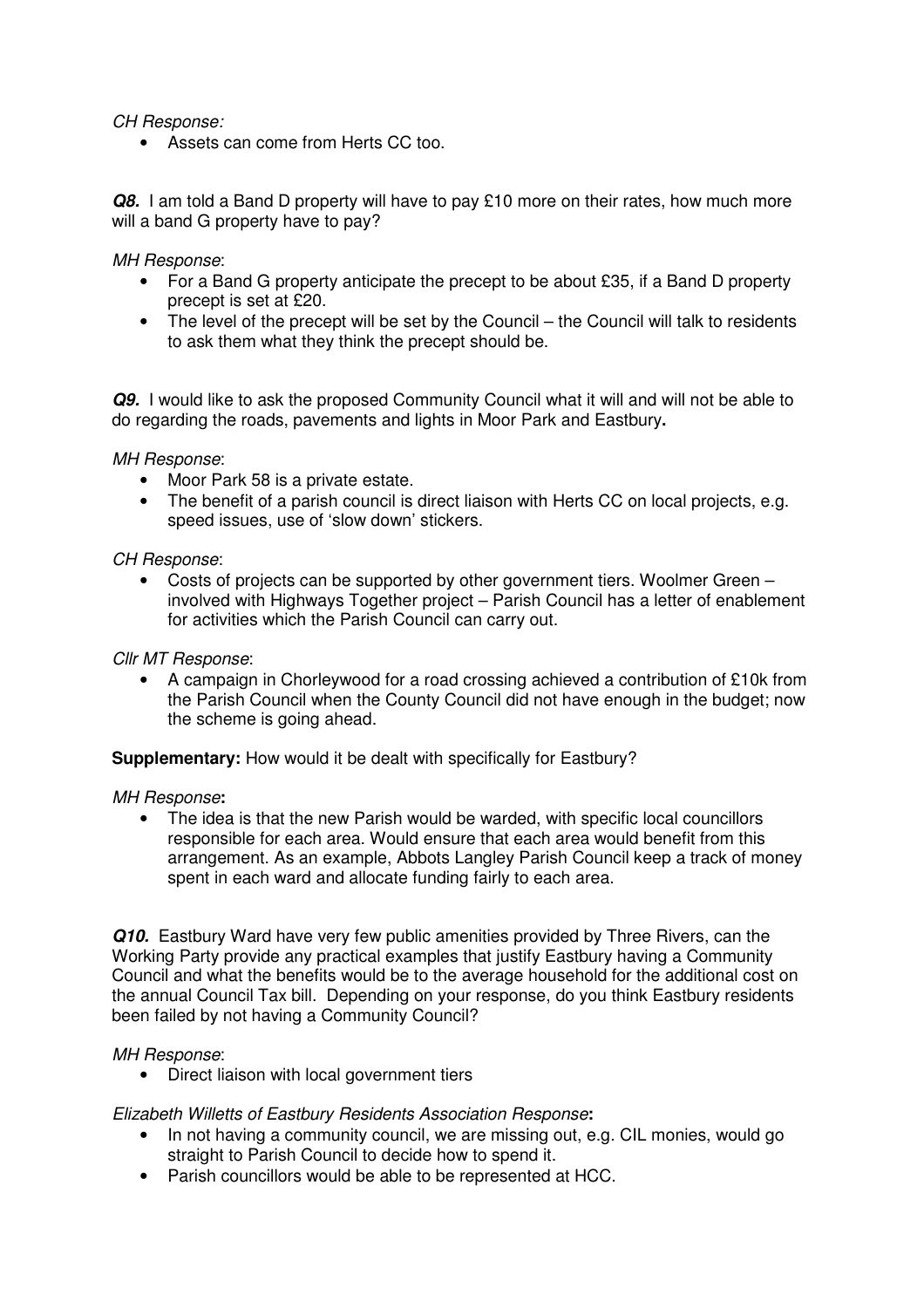- School transport and discretionary travel a Parish Council would be able to have some input.
- Change in Parish boundaries next year re: South Oxhey feel Eastbury will be left out as we won't have a Parish Council.

**Q11.** What activities will the proposed parish undertake?

*CH Response*:

- There are possibly around 10,000 ways of providing various types of activities, e.g. Sutton Coldfield.
- my village do more community work now e.g. Redbourne provide £20k to local groups  $\overline{\prime}$  celebrating the Queen's 90<sup>th</sup> birthday.

*MH Response*:

- Precepts are set to reflect the services provided.
- Parish Clerks can be required to obtain external grants as part of their performance targets.

**Supplementary:** What will the 'teeth' be of a community council? Many infrastructure services already provided by our Neighbourhood Watch.

*CH Response*:

• Each area has different aspirations, and different aims.

*MH Response*:

- I have received lots of feedback on what local people want to see happen, that they want money spent at a local level.
- I would like to see more money spent on events in Rickmansworth. Infrastructure services also much better served by having a community council.

*Q12.* What will be the overall benefits/improvements to the community of the proposed parish?

Answered in previous replies

**Supplementary:** I'm concerned about the extra costs and the extra level of bureaucracy.

*MH Response***:** 

• I understand these views – we would want to know that the precept was going to deliver value for money.

## **Additional Questions from the floor:**

*Question:* We have a Parish Council in Croxley. It costs over £250k per annum. They only employ two productive workers. Their admin costs to run the above are over £100k. The cost to me is £83.65 pa. Not money well spent. We certainly do not require another tier of Government, particularly as CGPC put up their precept every year even though everyone else is cutting back. They also have savings of over £100k?

*MH Response:*

• Cost – really important to recognise the fact that the money spent is a mixture of precept and special expenses – varies, depending on the area. Special expenses specifically for services agreed by the District Council.